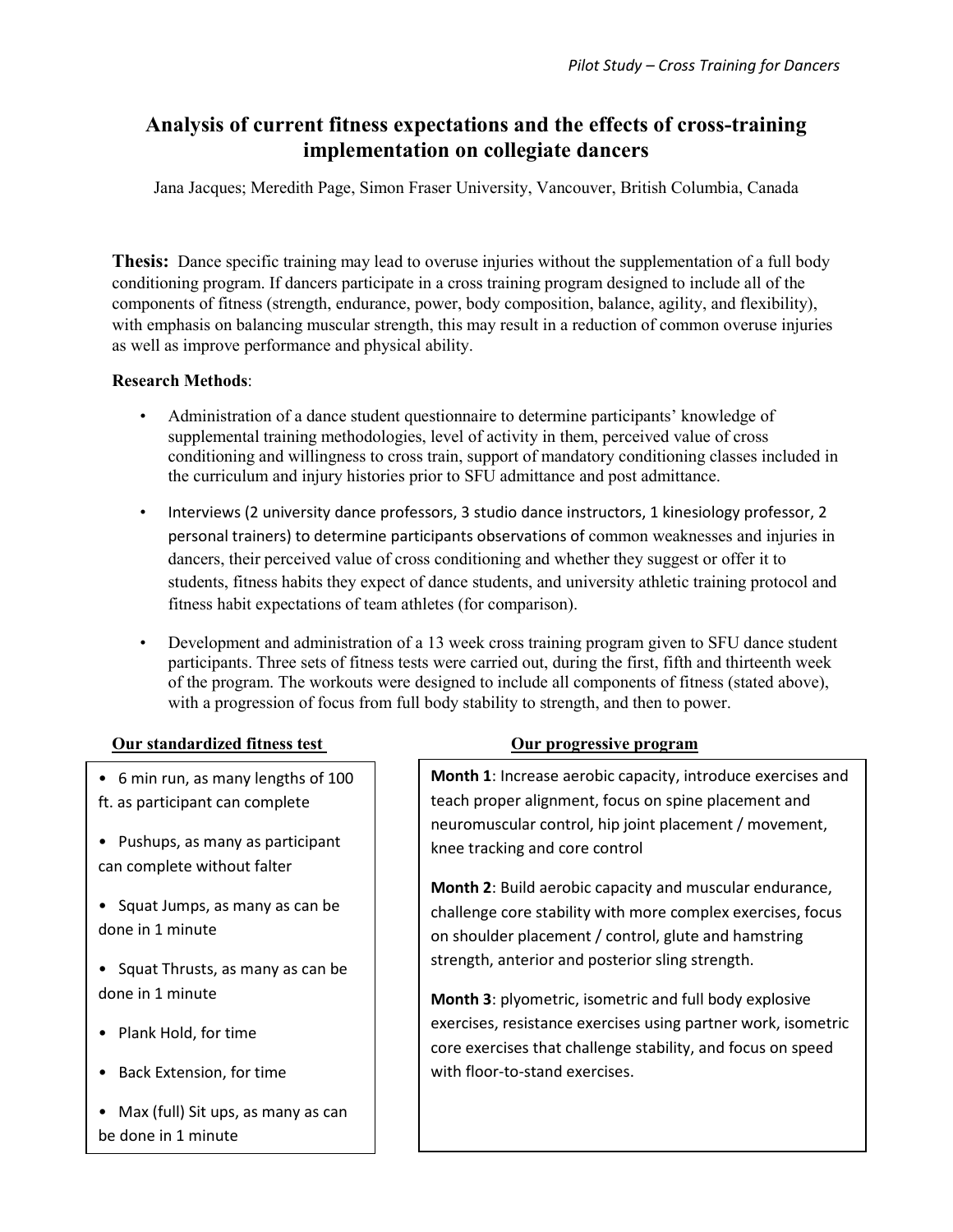| Circuit 1            | Circuit 2                | Circuit 3           | Circuit 4                   |
|----------------------|--------------------------|---------------------|-----------------------------|
| <b>PUSHUPS</b>       | <b>MOUNTAIN CLIMBERS</b> | SQUAT JUMPS         | <b>OVERHEAD SUMO SQUATS</b> |
| <b>FRONT LUNGES</b>  | <b>BROKEN PUSHUPS</b>    | <b>HIP BRIDGES</b>  | <b>BICYCLE CRUNCHES</b>     |
| <b>SQUAT THRUSTS</b> | <b>SPRINTS</b>           | <b>TUCK JUMPS</b>   | SINGLE LEG DEAD LIFTS       |
| <b>SIDE LUNGES</b>   | <b>RUSSIAN TWISTS</b>    | <b>ROLLING T'S</b>  |                             |
| 1min jumping jacks   | 1min plank hold          | 1 min jumping jacks | 1 min plank hold            |

**Sample Workout:** 3 sets of 10 repetitions of each exercise

## **Results:**

Student Questionnaire (14 participants)

- Participation in supplemental training: 78% yoga and/or pilates, 20% core work, 20% aerobic conditioning (7% using various training methods)
- Perceived value of cross training: 100% reported a high value of cross training.
- 92% of participants were willing to cross train if there was enough time in their schedule.
- 84% of pre-admittance injuries were related to the knee and ankle/foot. 50% of post admittance injuries were related to the knee and ankle/foot, 50% related to the spine.

# Interviews ( 9 participants)

- Common weaknesses found in dancers: Core control, especially lower abdominals, low aerobic capacity / endurance, muscular weakness in end ranges of motion, weak gluteus medius and upper body (especially in females), weak and excessively flexible hamstrings, poor spinal alignment and poor nutrition.
- Perceived value of cross training for dancers as supplementary conditioning: 8 out of 8 specialists reported cross training as valuable and effective. All 5 dance instructors interviewed incorporate forms of strength training in their classes (outside of dance technique training).

Fitness Test (4 participants)

- The largest improvements were in the back extension and plank hold
- Upper body and lower body strength did improve but without significant gains
- Cardiovascular ability also improved, but results were hindered due to pre-existing injuries preventing participation or completion of the 6 minute run.